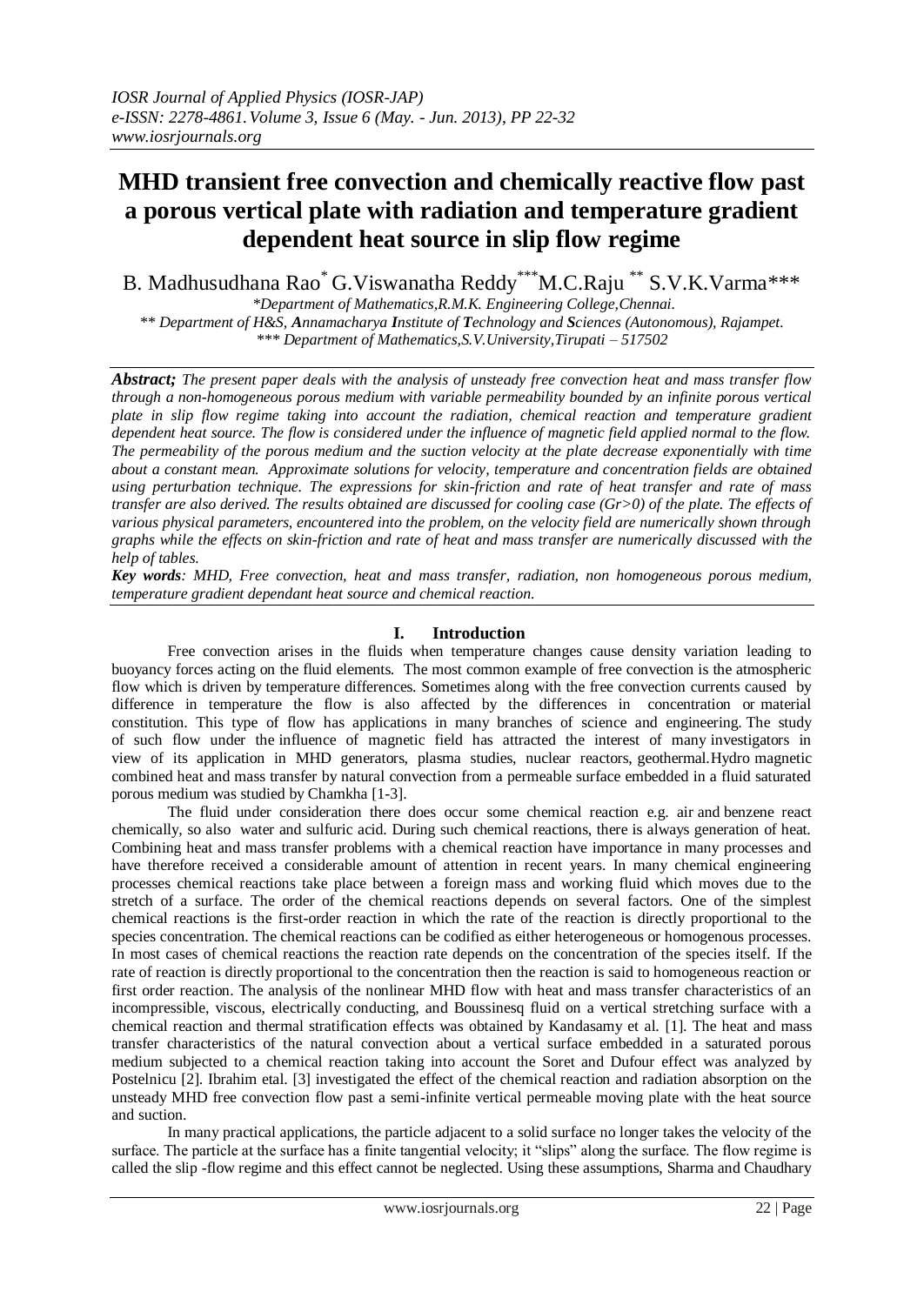[5], discussed the free convection flow past a vertical plate in slip-flow regime and also discussed the free convection flow past a vertical plate in slip-flow regime and also discussed its various applications for engineering purpose. Also, Sharma [6], investigate the effect of periodic heat and mass transfer on the unsteady free past a vertical flat plate convection flow in slip-flow regime when suction velocity oscillates in time. Coupled non-linear partial differential equations governing free convection flow, heat and mass transfer has been obtained analytically using the perturbation technique. The fluids considered in this investigation are air ( $Pr = 0.71$ ) and water ( $Pr = 7$ ) in the presence of Hydrogen ( $Sc = 0.22$ ). Magneto hydrodynamic convective heat and mass transfer in a boundary layer slip flow past a vertical permeable plate with thermal radiation and chemical reaction were investigated by Pal and Talukda [4].Kumar et al. [11] studied the fluctuating flow of elastic-viscous stratified fluid through a porous medium past an infinite rigid plane in slip flow regime in the presence of transverse magnetic field. Gupta and Sharma [12] , Sing et al. [13-15], have studied MHD flow through porous medium in slip regime. Recently, Jaiswal and Soundalgekar [16] have discussed the flow past an infinite vertical plate oscillating in its plane in the presence of a temperature gradient dependent heat source. while Taneja and Jain [17] have presented a theoretical analysis for unsteady free convection flow with radiation in slip flow regime.Yamamoto and yoshida [7] studied flow with convective acceleration through a porous medium considering suctionand injection flow through a plane porous wall and generalization of this study has been presented by Yamamoto and Iwamura [8]. Daniels et al.[9-10] have discussed thermally driven shallow cavity flows in porous medium for the intermediate regime and merged layer regime respectively.

The object of the present paper is to study the unsteady MHD free convection flow of a viscous fluid past a vertical porous plate embedded with porous medium in presence of chemical reaction.In obtaining the solution, the terms regarding radiation effect, temperature gradient dependent heat source are taken into account of energy equation and chemical reaction parameter is taken into account of concentration equation. The Permeability of the porous medium and the suction velocity are consideredto be as exponentially decreasing function of time.

# **II. Mathematical Analysis:**

We consider a two-dimensional unsteady free convection flow of an incompressible viscous fluid past an infinite vertical porous plate. In rectangular Cartesian coordinate system, we take x-axis along the plate in the direction of flow and y-axis normal to it. Further the flow is considered in presence of temperature gradient dependent heat source and effect of radiation and chemical reaction.

In the analysis the magnetic Reynolds number is taken to be small so that the induced magnetic field is neglected. Likewise for small velocity the viscous dissipation and Darcy's dissipation are neglected. The flow in the medium is entirely due to buoyancy force caused by temperature difference between the porous plate and the fluid. Under the above assumptions, the equations governing the conservation of mass (continuity), momentum, energy and concentration can be written as follows:

$$
\frac{\partial v^1}{\partial y^1} = 0 \tag{1}
$$

$$
\frac{\partial u^{1}}{\partial t^{1}} + v^{1} \frac{\partial u^{1}}{\partial y^{1}} = g\beta_{1}(T^{1} - T_{\infty}^{1}) + g\beta_{2}(C^{1} - C_{\infty}^{1}) + v \frac{\partial^{2} u^{1}}{\partial y^{1^{2}}} - \frac{v}{k^{1}(t)} u^{1} - \frac{\sigma B_{0}^{2}}{\rho} u
$$
\n(2)

$$
\frac{\partial T^1}{\partial t^1} + v^1 \frac{\partial T^1}{\partial y^1} = \frac{K_T}{\rho C_p} \frac{\partial^2 T^1}{\partial y^1^2} - \frac{1}{\rho C_p} \frac{\partial q_r}{\partial y^1} + \frac{Q^1}{\rho C_p} \frac{\partial T}{\partial y}
$$
(3)

$$
\frac{\partial C^1}{\partial t^1} + v^1 \frac{\partial C^1}{\partial y^1} = D \frac{\partial^2 C^1}{\partial y^1^2} - K_c^1 (C^1 - C_\infty^1)
$$
\n(4)

The boundary conditions relevant to the problem are;  $\sqrt{2}$ 

$$
u^{1} = L_{1}\left(\frac{\partial u^{1}}{\partial y^{1}}\right), \qquad T^{1} = T_{w}^{1}, \qquad C^{1} = C_{w}^{1} \qquad \text{at} \qquad y^{1} = 0
$$
  

$$
u^{1} \rightarrow 0, \qquad T^{1} \rightarrow T_{\infty}^{1}, \qquad C^{1} \rightarrow C_{\infty}^{1} \qquad \text{as } y^{1} \rightarrow \infty
$$
 (5)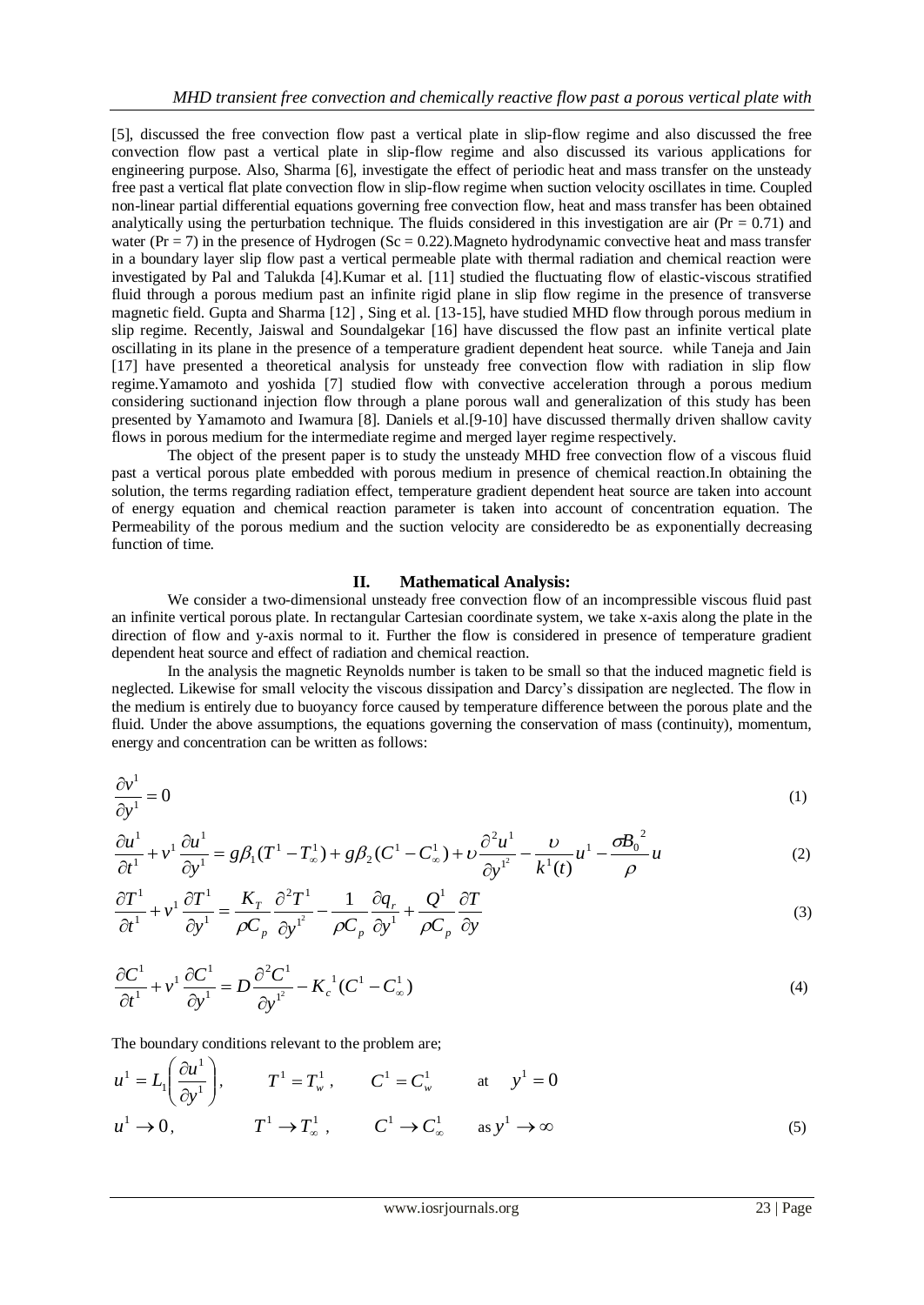Where  $u^1$  and  $v^1$  are the components of velocity along x-axis and y-axis directions, *t* is the time, *g* is the acceleration due to gravity,  $\beta_1$  and  $\beta_2$  are the coefficients of volume expansion,  $\nu$  is the kinematic viscosity,  $k^1(t)$  is the permeability of the porous medium,  $\rho$  is the density of the fluid,  $\sigma$  is the electrical conductivity of the fluid,  $B_0$  is the uniform magnetic field,  $T^1$  is the temperature,  $K_T$  is the thermal conductivity,  $C_p$  is the specific heat at constant pressure,  $q_r$  is the radioactive heat flux,  $Q^1$  is the heat source,  $T_w^1$  is the temperature of the wall as well as the temperature of the fluid at the plate,  $T_{\infty}^1$  is the temperature of the fluid far away from

the plate,  $L_1 = \frac{2 - m_1}{m}$ J  $\setminus$  $\overline{\phantom{a}}$  $\setminus$  $=\left(\frac{2-}{2}\right)$ 1  $n_1 = \frac{2 - m_1}{\sigma}$ 2 *m*  $L_1 = \left(\frac{2 - m_1}{m_1}\right)$  being the mean free path where  $m_1$  is the Maxwell's reflection coefficient,  $C^1$  is

the concentration, D is the density,  $K_c^1$  is chemical reaction parameter and  $C_{\infty}^1$  is the concentration of the wall as well as the concentration of the fluid at the plate.

The equation of continuity (1) yields that  $v^1$  is either a constant or some function of time, hence we assume that  $\frac{1}{0}(1 + \varepsilon e^{-n^2 t^2})$  $\mathbf{0}$  $v^1 = -v_0^1(1 + \varepsilon e^{-n^1 t})$ (6)

Where  $v_0^1$  $v_0^1$  >0 is the suction velocity at the plate and  $n^1$  is a positive constant. The negative sign indicates that the suction velocity acts towards the plate.

Consider the fluid which is optically thin with a relatively low density and radioactive heat flux is given by Ede [18] in the following;

$$
\frac{\partial q_r}{\partial y^1} = 4(T^1 - T^1_{\infty})I
$$
\n(7)

Where  $I$  is the absorption coefficient at the plate.

The Permeability  $k^1(t)$  of the porous medium is considered in the following form

$$
k^{1}(t) = k_{0}^{1}(1 + \varepsilon e^{-n^{1}t^{1}})
$$
\n(8)

On introducing the following dimensionless quantities and variable

$$
u = \frac{u^1}{v_0^1}, \quad y = \frac{y^1 v_0^1}{v}, \quad n = \frac{4vn^1}{v_0^1^2}, \quad G_r = \frac{g\beta v (T_w^1 - T_\infty^1)}{v_0^1^3}, \quad t = \frac{v_0^1^2 t^1}{4v}, \quad M = \frac{\sigma B_0^2 v}{v_0^1^3},
$$
\n
$$
T = \frac{T^1 - T_\infty^1}{T_w^1 - T_\infty^1}, \quad K_0 = \frac{K_0^1 v_0^2}{v^2}, \quad R = \frac{4vl}{\rho C_p v_0^1^2}, \quad S_c = \frac{v}{D}, \quad H = \frac{Q^1 v}{\rho C_p v_0^1^2 (T_w^1 - T_\infty^1)}, \quad P_r = \frac{\rho v C_p}{KT},
$$
\n
$$
C = \frac{C^1 - C_\infty^1}{C_w^1 - C_\infty^1}, \quad K_c = \frac{K_c^1 v}{v_0^1^2}.
$$
\n(9)

in set of equations (2)-(4), we obtain the non-dimensional form of the governing equations as follows:  
\n
$$
\frac{1}{4} \frac{\partial u}{\partial t} - (1 + \varepsilon e^{-nt}) \frac{\partial u}{\partial y} = G_r T + G_m C + \frac{\partial^2 u}{\partial y^2} - \left[ M + \frac{1}{k_0 (1 + \varepsilon e^{-nt})} \right] u
$$
\n(10)

$$
\frac{1}{4}\frac{\partial T}{\partial t} - (1 + \varepsilon e^{-nt})\frac{\partial T}{\partial y} = \frac{1}{P_r}\frac{\partial^2 T}{\partial y^2} - RT + H\frac{\partial T}{\partial y}
$$
\n(11)

$$
\frac{1}{4}\frac{\partial C}{\partial t} - (1 + \varepsilon e^{-nt})\frac{\partial C}{\partial y} = \frac{1}{S_c}\frac{\partial^2 C}{\partial y^2} - k_c C
$$
\n(12)

And boundary conditions (5) reduce to

$$
u = h\left(\frac{\partial u}{\partial y}\right), \quad T=1, \quad C=1 \quad \text{at} \quad y=0
$$
  

$$
u \to 0, \quad T \to 0, \quad C \to 0 \quad \text{at} \quad y \to \infty
$$
 (13)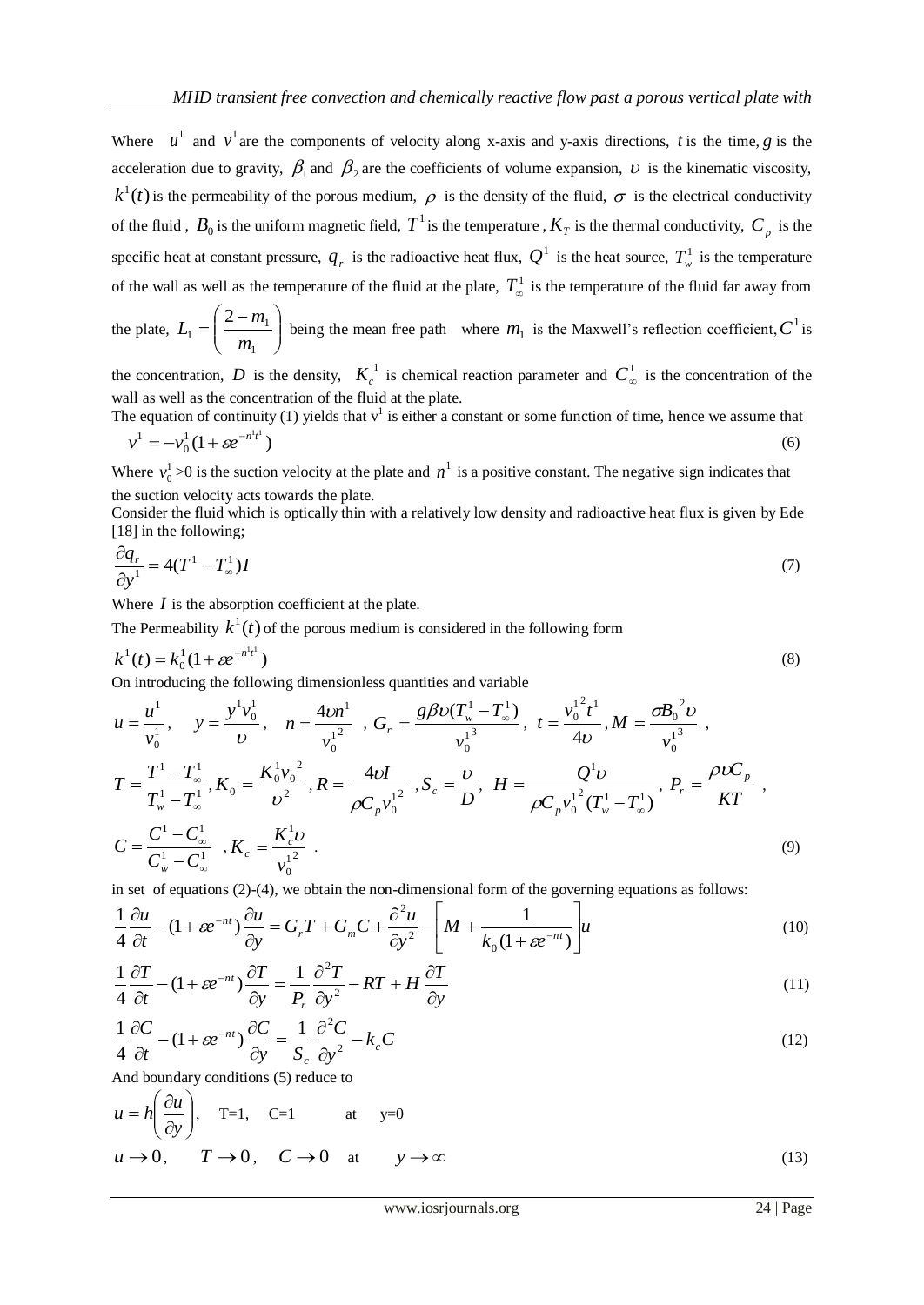where  $h = \frac{1}{v}$  $h = \frac{L_1 v_0^{12}}{2}$ .

## **III. Solution Of The Problem:**

To solve the partial differential equations (10), (11) and (12) , we reduce them into ordinary differential equations. To obtain the solution we follow the procedure given by Gersten and Gross [14]. Therefore the expressions for velocity, temperature and concentration are assumed in the following form.

$$
u(y,t) = u_0(y) + \varepsilon u_1(y)e^{-nt}
$$
\n(14)

$$
T(y,t) = T_0(y) + \varepsilon T_1(y)e^{-nt}
$$
\n<sup>(15)</sup>

$$
C(y,t) = C_0(y) + \varepsilon C_1(y)e^{-nt}
$$
\n<sup>(16)</sup>

Substituting above expressions (14), (15), (16) in the equatins (10), (11), (12) and equating the coefficient of  $\varepsilon^0$ 

, 
$$
\varepsilon^1
$$
 (neglecting  $\varepsilon^2$  terms etc.), we obtain the following set of ordinary differential equations.  
\n $u_0^{11}(y) + u_0^1(y) - M_1 u_0(y) = -G_r T_0(y) - G_m C_0$  (17)

$$
u_1^{11}(y) + u_1^1(y) - M_2 u_1(y) = -\frac{1}{k_0} u_0(y) - u_0^1(y) - G_r T_1(y) - G_m C_1(y)
$$
\n(18)

$$
T_0^{11}(y) + (1+H)P_r T_0^1(y) - R P_r T_0(y) = 0
$$
\n(19)

$$
T_1^{11}(y) + (1+H)P_rT_1^{1}(y) - (R - \frac{n}{4})P_rT_1(y) = -P_rT_0^{1}(y)
$$
\n(20)

$$
C_0^{11}(y) + S_c C_0^1(y) - K_c S_c C_0(y) = 0
$$
\n(21)

$$
C_1^{11}(y) + S_c C_1^{1}(y) - (K_c - \frac{n}{4})S_c C_1(y) = -S_c C_0^{1}(y)
$$
\n(22)

$$
M_1 = M + \frac{1}{K_0}
$$
 and  $M_2 = M + \frac{1}{K_0} - \frac{n}{4}$ 

Where

And the boundary conditions (13) reduce to,

$$
u_0 = hu_0^1, u_1 = hu_1^1, T_0 = 1, T_1 = 0, C_0 = 1, C_1 = 0
$$
 at  $y = 0$  at  $y = 0$  (23)

$$
u_0 \to 0, u_1 \to 0, T_0 \to 0, T_1 \to 0, C_0 \to 0, C_1 \to 0
$$
 as  $y \to \infty$ 

The equations from (17) to (22) are second order linear differential equations with constant coefficients. The solutions of these paired equations under the corresponding boundary conditions (23) are,  $C_0(y) = e^{-m_1 y}$  $=e^{-}$ (24)

$$
C_1(y) = A_1(e^{-m_1y} - e^{-m_2y})
$$
\n
$$
T_0(y) = e^{-m_3y}
$$
\n(25)

$$
T_1(y) = A_2(e^{-m_3y} - e^{-m_4y})
$$
  
\n
$$
u_0(y) = A_5e^{-m_5y} + A_3e^{-m_3y} + A_4e^{-m_1y}
$$
\n(27)

$$
u_0(y) = A_5 e^{-m_5 y} + A_3 e^{-m_5 y} + A_4 e^{-m_1 y}
$$
  
\n
$$
u_1(y) = A_{11} e^{-m_6 y} + A_6 e^{-m_5 y} + A_7 e^{-m_3 y} + A_8 e^{-m_1 y} + A_9 e^{-m_4 y} + A_{10} e^{-m_2 y}
$$
\n(29)

Where the constants are given in the appendix;

Introducing (28) and (29) in (14), the velocity field u(y,t) is,  
\n
$$
u(y,t) = (A_5 e^{-m_5 y} + A_3 e^{-m_3 y} + A_4 e^{-m_1 y}) + \varepsilon (A_{11} e^{-m_6 y} + A_6 e^{-m_5 y} + A_7 e^{-m_5 y} + A_8 e^{-m_1 y} + A_9 e^{-m_1 y} + A_{10} e^{-m_2 y})e^{-nt}
$$
\n(30)

Introducing (26) and (27) in (15), the temperature field  $T(y,t)$  is,

$$
T(y,t) = (e^{-m_3y}) + \varepsilon A_2 (e^{-m_3y} - e^{-m_4y})e^{-nt}
$$
\n(31)

(31)

(26)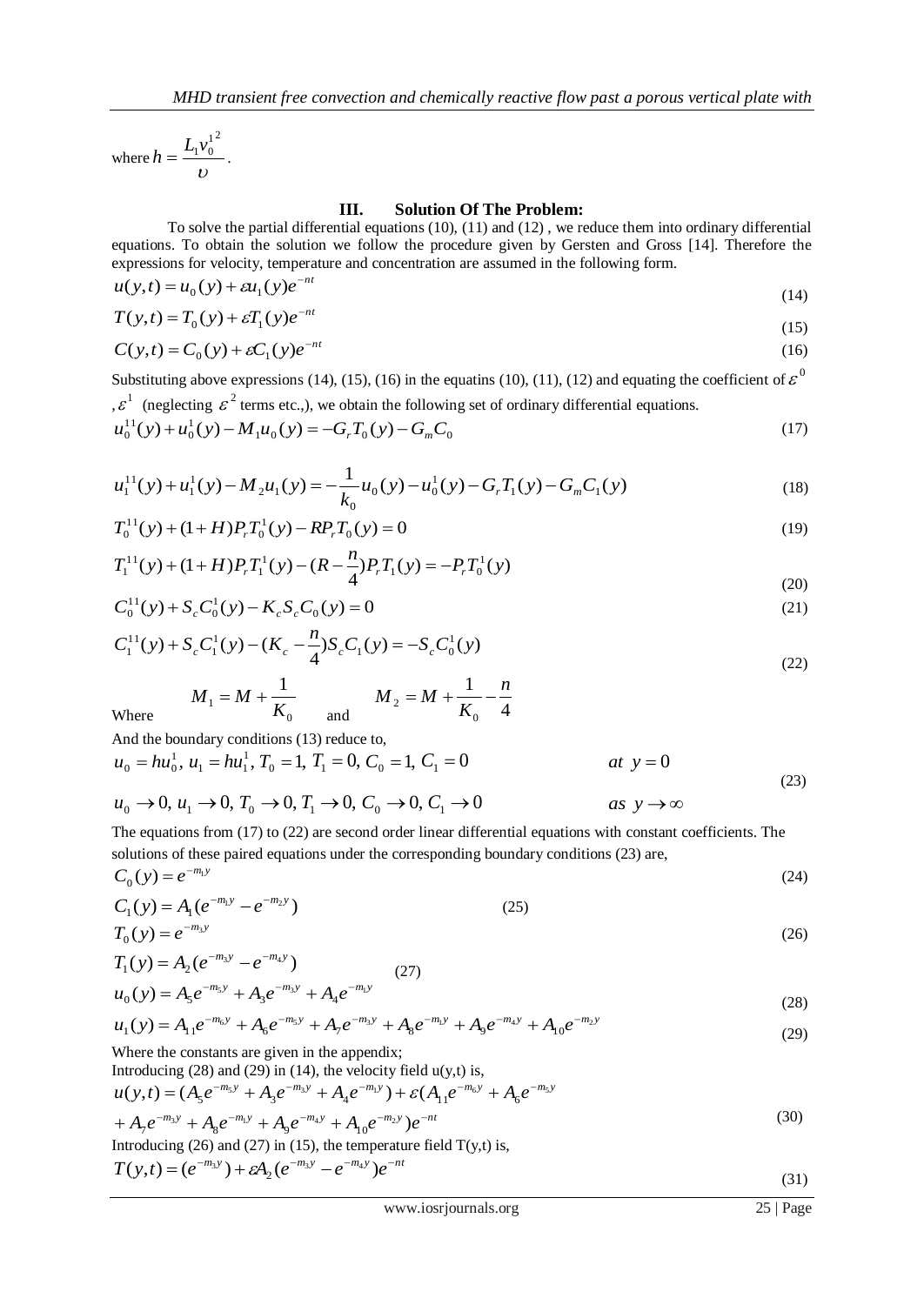Also introducing (24) and (25) in (16), the concentration field  $C(y,t)$  is,

$$
C(y,t) = (e^{-m_1 y}) + \varepsilon A_1 (e^{-m_1 y} - e^{-m_2 y}) e^{-nt}
$$
\n(32)

## **SKIN FRICTION:**

The expression for the skin-friction ( $\tau$ ) at the plate is,

$$
\tau = \left(\frac{du}{dy}\right)_{y=0} = \left(\frac{du_0}{dy}\right)_{y=0} + \varepsilon \left(\frac{du_1}{dy}\right)_{y=0} e^{-nt} \n= A_{12} + \varepsilon A_{13} e^{-nt}
$$
\n(33)

## **RATE OF HEAT TRANSFER:**

The expression for the rate of heat transfer in terms of Nusselt number  $(N_n)$  is,

$$
N_{u} = \left(\frac{dT}{dy}\right)_{y=0} = \left(\frac{dT_{0}}{dy}\right)_{y=0} + \varepsilon \left(\frac{dT_{1}}{dy}\right)_{y=0} e^{-nt}
$$
  
=  $-m_{3} + \varepsilon A_{14} e^{-nt}$  (34)

### **RATE OF MASS TRANSFER:**

 $\Delta$ 

The expression for the rate of heat transfer in terms of Sherwood number (Sh) is

$$
S_h = \left(\frac{dC}{dy}\right)_{y=0} = \left(\frac{dC_0}{dy}\right)_{y=0} + \varepsilon \left(\frac{dC_1}{dy}\right)_{y=0} e^{-nt} = -m_1 + \varepsilon A_1 \varepsilon e^{-nt}
$$
\n(35)

## **IV. Results And Discussions:**

To assess the physical depth of the problem, the effects of various parameters like slip parameter h, Grashof number Gr, Magnetic parameter M, Permeability of Porous medium Ko, Heat source parameter H, Radiation parameter R, Chemical reaction parameter Kc, Modified Grashof number Gm on Velocity distribution, Temperature distribution and Concentration distribution are studied in figures 1-12, while keeping the other parameters as constants. The variations in skin friction, the rate of heat transfer in the form of Nusselt number and the rate of mass transfer in the form of Sherwood number are studied through the tables 1-3. Figure 1 depicts the velocity profiles with the variations in slip parameter h, it is observed that the significance of the velocity is high near the plate and there after it decreases and reaches to the stationery position at the other side of the plate. As expected velocity increases with an increase in slip parameter h. The effects of Grashof number Gr on velocity distribution are presented in figure 2.



Fig.1.Effects of slip parameter h on velocity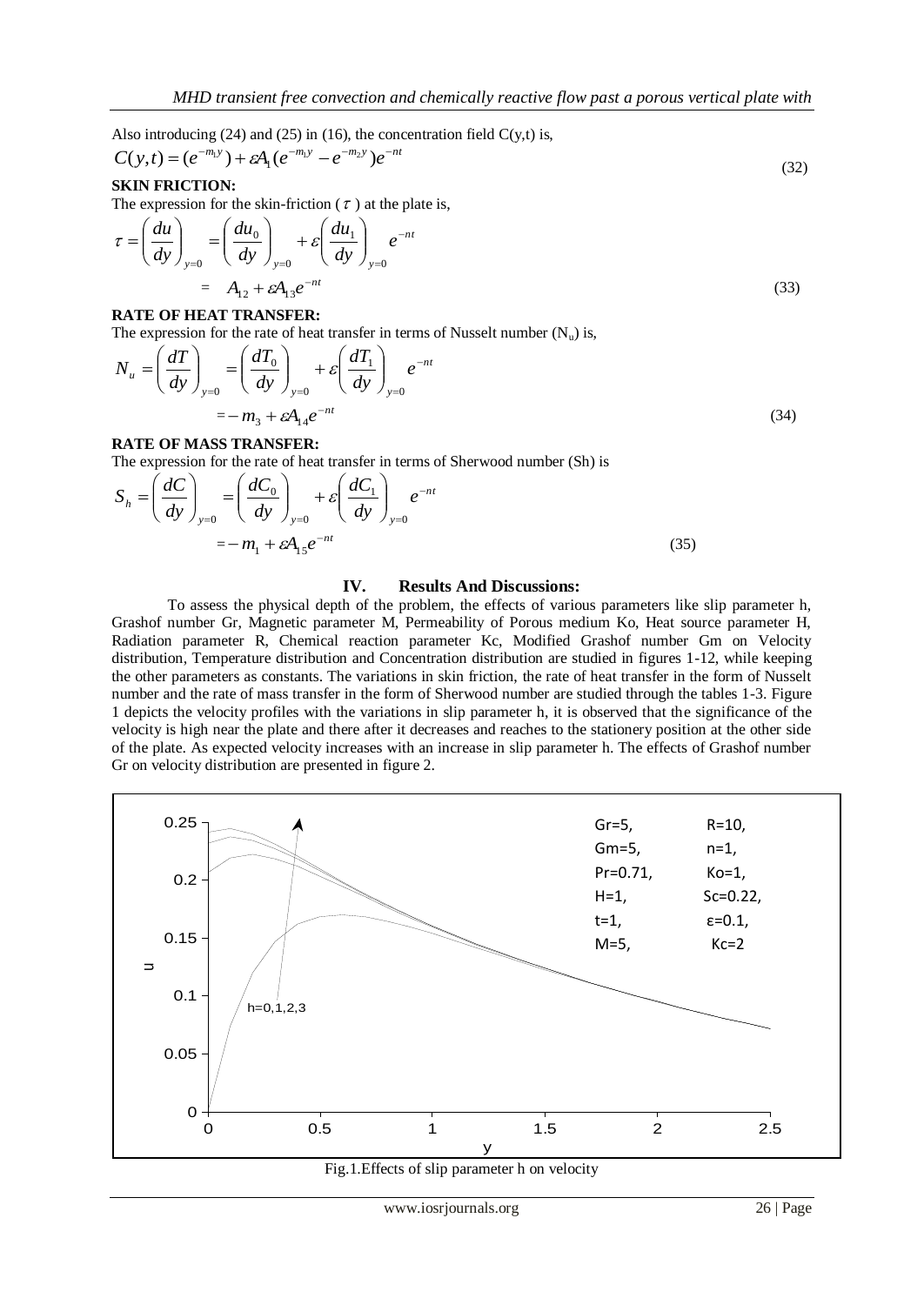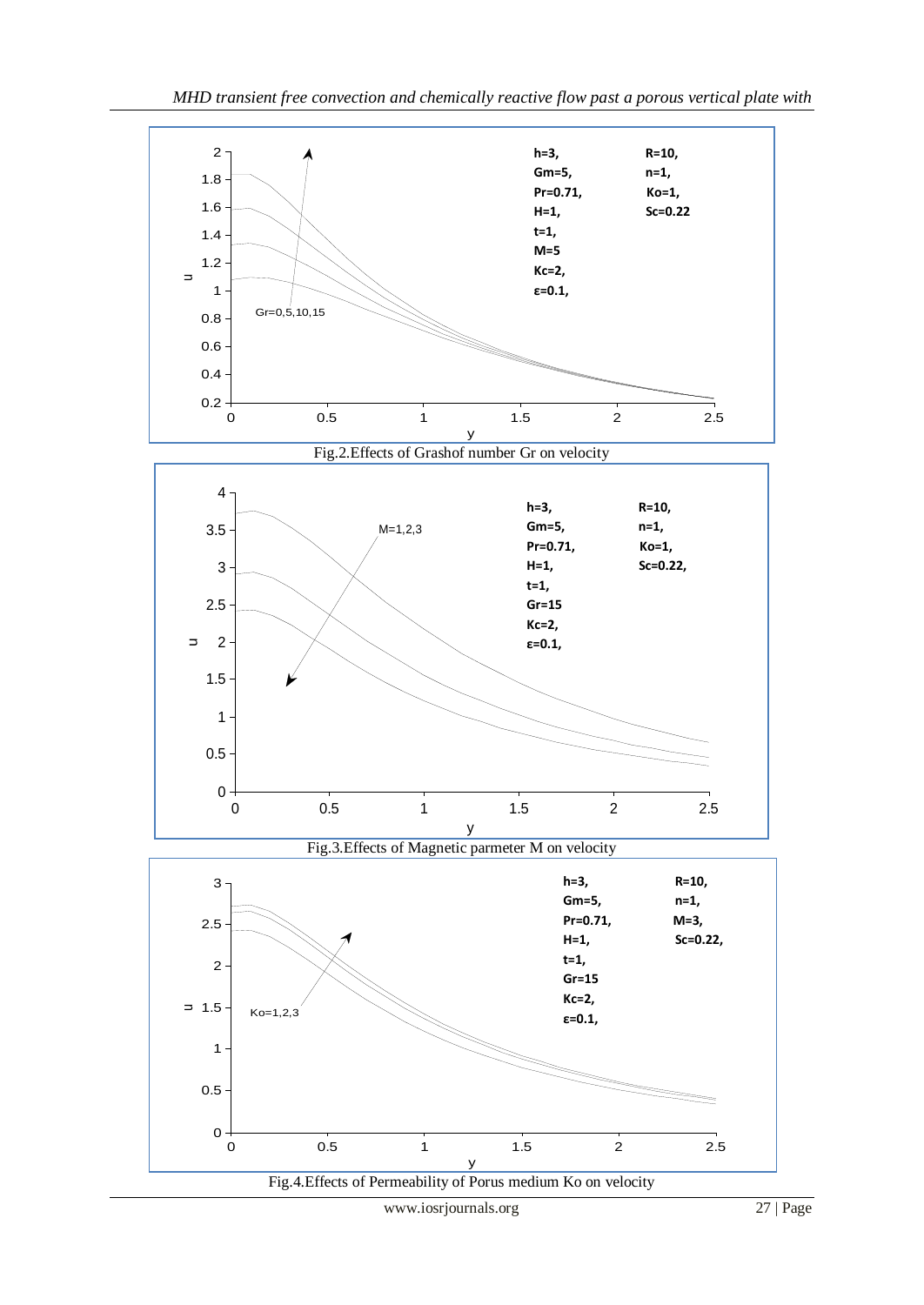



From this figure it is noticed velocity increases as an increase in Gr. In figure 3 the effects of magnetic parameter M on velocity is shown. From this figure it is noticed that velocity decreases as M increases. Since, the applied magnetic field acts as Lorentz's force which drags the velocity. In figure 4 the velocity increases as Permeability of Porous medium Ko increases. In figure 5 the velocity decreases as Heat source parameter H increases. From figure 6 it is observed that the velocity decreases as Radiation parameter R increases. In figure 7 the velocity decreases as chemical reaction parameter Kc increases. In figure 8 the velocity increases as Modified Grashof number Gm increases. In the figures 9, 10 the Temperature distribution decreases as Radiation parameter R and Heat source parameter H increase respectively. Similarly, in the figures 11, 12 the Concentration decreases as Schmidt number Sc andchemical reaction parameter Kc increase respectively. To be realistic, the numerical values of Prandtl number Pr are chosen as Pr=0.71, and Pr=7.00, which correspond to air and water at 20<sup>o</sup>C respectively. The numerical values of the remaining parameters are chosen arbitrarily.



Fig.6.Effectsof Radiation parameter R on velocity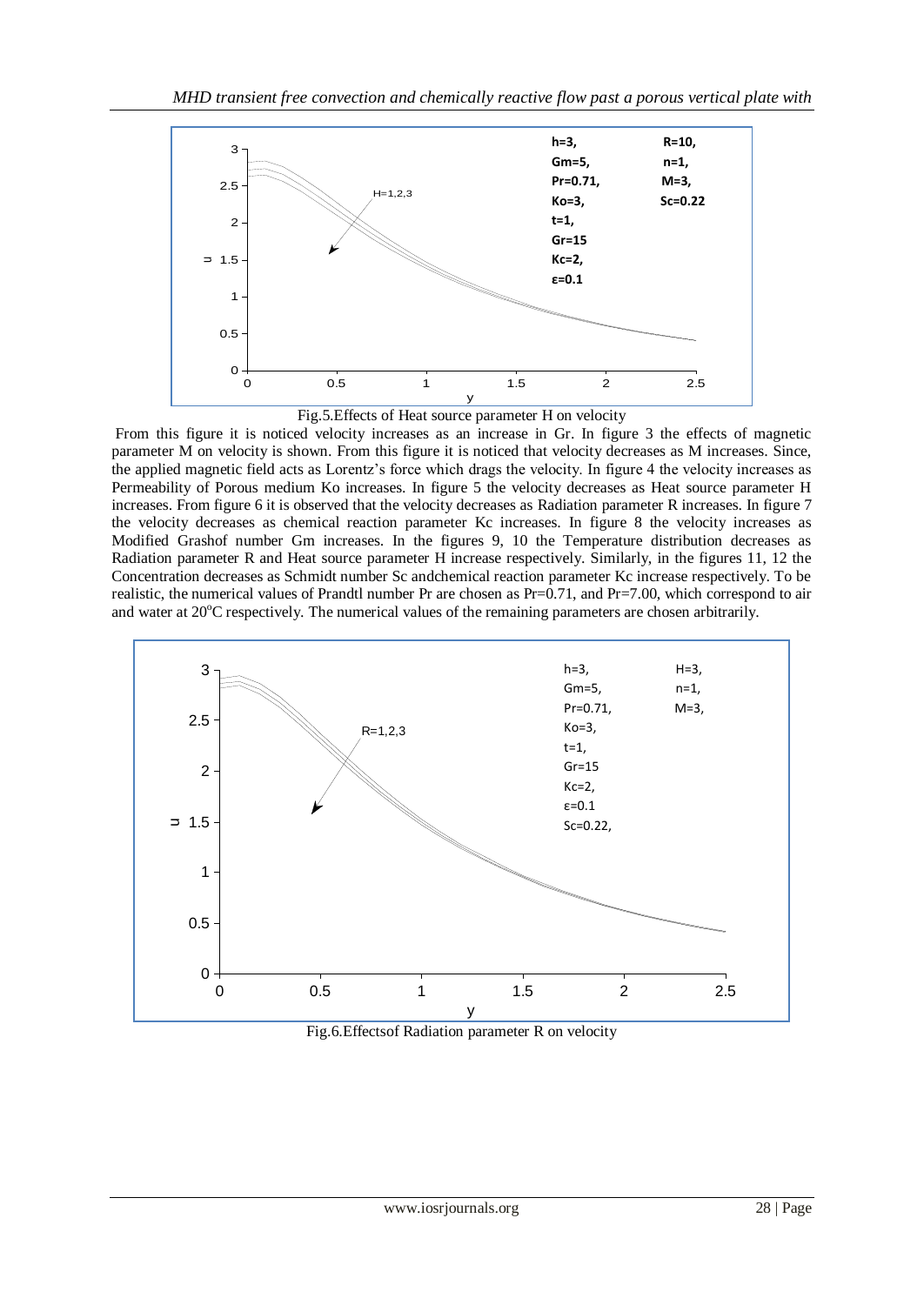





Fig.8.Effectsof modified Grashof number Gm on velocity



www.iosrjournals.org 29 | Page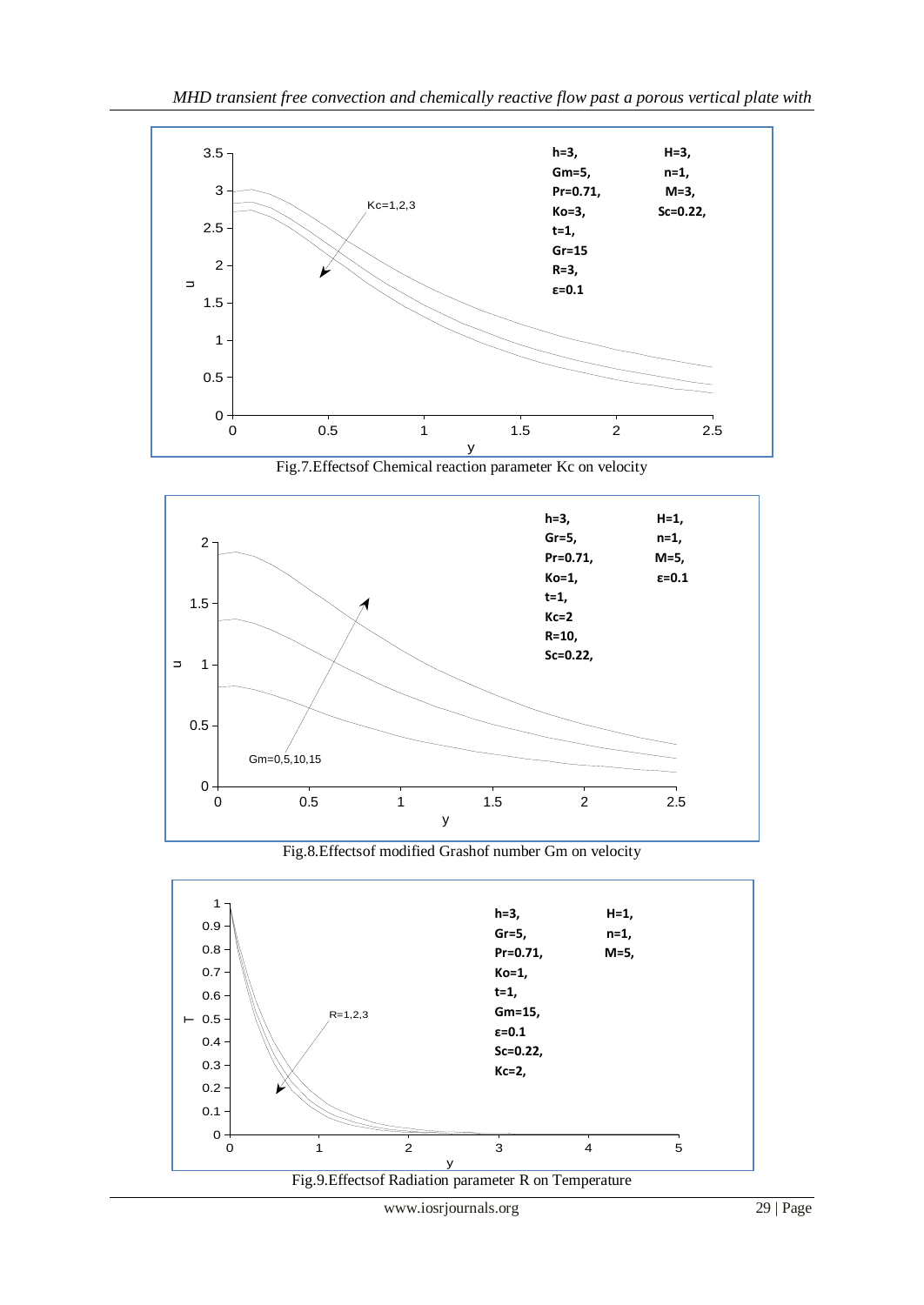

Fig.10.Effects of Heat source parameter H on Temperature



Fig.11.Effects of Schimidt number Sc on Concentration

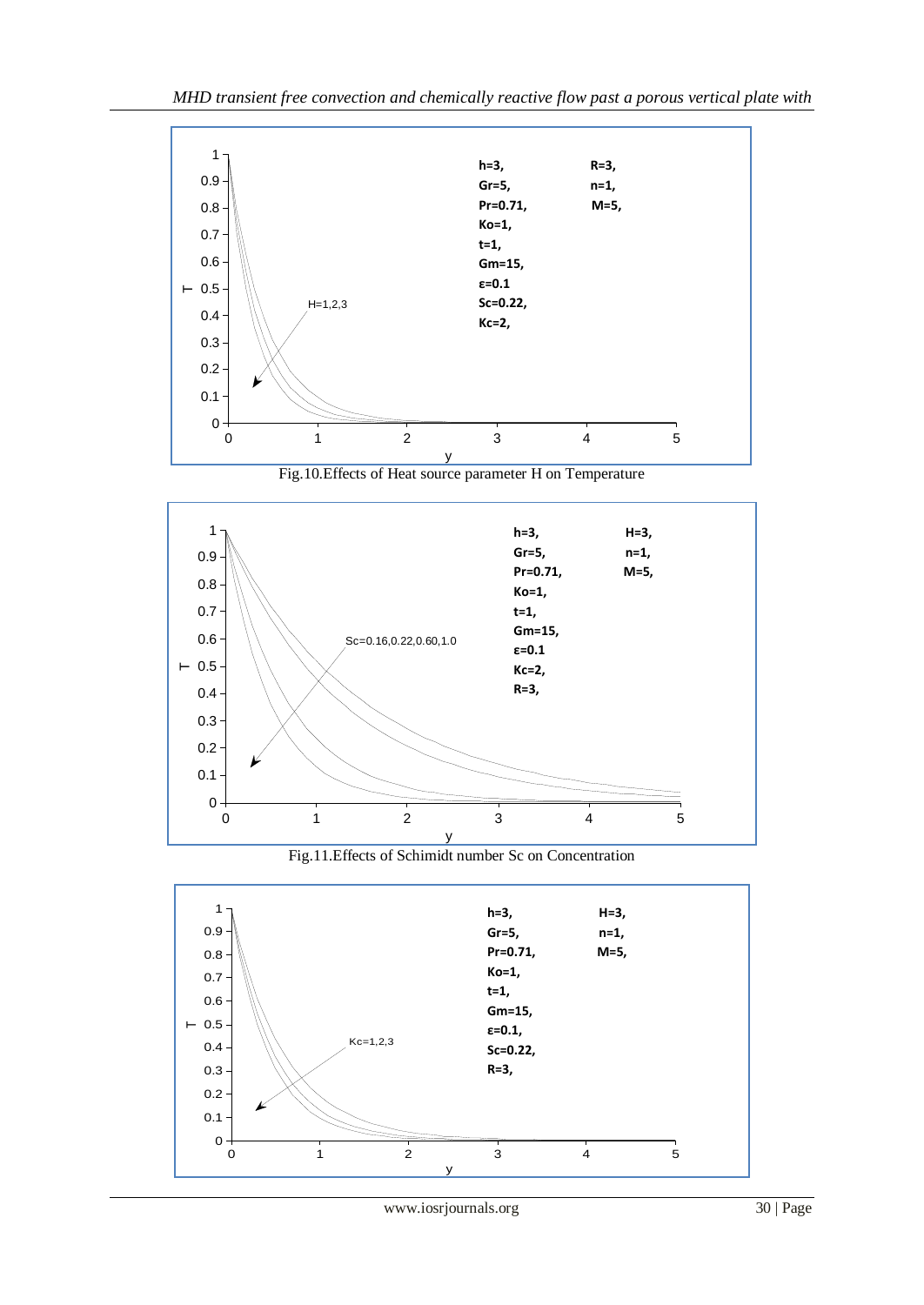| TTg.12. Effects of Chemical Feaction parameter ise on Concenterature |    |                  |     |              |    |    |                  |      |         |
|----------------------------------------------------------------------|----|------------------|-----|--------------|----|----|------------------|------|---------|
| M                                                                    | Ko | H                | h   | $\mathbb{R}$ | Gr | Gm | Kc               | Sc   | τ       |
| 0.5                                                                  | 20 | 0.1              | 0.1 | $\mathbf{1}$ | 10 | 10 | 0.5              | 0.22 | 15.3013 |
| 1.0                                                                  | 20 | 0.1              | 0.1 | $\mathbf{1}$ | 10 | 10 | 0.5              | 0.22 | 12.1678 |
| 2.0                                                                  | 20 | 0.1              | 0.1 | $\mathbf{1}$ | 10 | 10 | 0.5              | 0.22 | 9.1946  |
| 0.5                                                                  | 50 | 0.1              | 0.1 | $\mathbf{1}$ | 10 | 10 | 0.5              | 0.22 | 15.5542 |
| 0.5                                                                  | 80 | 0.1              | 0.1 | $\mathbf{1}$ | 10 | 10 | 0.5              | 0.22 | 15.6193 |
| 0.5                                                                  | 20 | 0.5              | 0.1 | $\mathbf{1}$ | 10 | 10 | 0.5              | 0.22 | 14.7526 |
| 0.5                                                                  | 20 | 1.0              | 0.1 | $\mathbf{1}$ | 10 | 10 | 0.5              | 0.22 | 14.1808 |
| 0.5                                                                  | 20 | 0.1              | 0.5 | $\mathbf{1}$ | 10 | 10 | 0.5              | 0.22 | 10.1678 |
| 0.5                                                                  | 20 | $\overline{0.1}$ | 1.0 | $\mathbf{1}$ | 10 | 10 | $\overline{0.5}$ | 0.22 | 7.1618  |
| 0.5                                                                  | 20 | 0.1              | 1.0 | 2            | 10 | 10 | 0.5              | 0.22 | 4.4999  |
| 0.5                                                                  | 20 | 0.1              | 1.0 | 3            | 10 | 10 | 0.5              | 0.22 | 3.2804  |
| 0.5                                                                  | 20 | 0.1              | 1.0 | $\mathbf{1}$ | 20 | 10 | 0.5              | 0.22 | 9.5174  |
| 0.5                                                                  | 20 | 0.1              | 1.0 | $\mathbf{1}$ | 30 | 10 | 0.5              | 0.22 | 11.8730 |
| 0.5                                                                  | 20 | 0.1              | 1.0 | $\mathbf{1}$ | 10 | 20 | 0.5              | 0.22 | 11.9681 |
| 0.5                                                                  | 20 | 0.1              | 1.0 | 1            | 10 | 30 | 0.5              | 0.22 | 16.7744 |
| 0.5                                                                  | 20 | 0.1              | 1.0 | $\mathbf{1}$ | 10 | 10 | 1.0              | 0.22 | 6.5214  |
| 0.5                                                                  | 20 | 0.1              | 1.0 | 1            | 10 | 10 | 1.5              | 0.22 | 6.1275  |
| 0.5                                                                  | 20 | 0.1              | 1.0 | $\mathbf{1}$ | 10 | 10 | 1.5              | 0.62 | 4.7168  |

 $\overline{E}$  = 12. Effects of Chemical reaction parameter  $Kc$  on Concenterature

Table 1: Skin friction at the plate when Pr=0,71, n=0.5,t=1 and  $\varepsilon$ =0.1

| Pr   | H   | v       | <b>Nu</b> |
|------|-----|---------|-----------|
| 0.71 | 0.1 | $1.0\,$ | $-1.3506$ |
| 7.00 | O.I | 1.0     | $-8.9127$ |
| 0.71 | 0.5 | $1.0\,$ | $-1.5631$ |
| 0.71 | 0.1 | 2.0     | $-1.3506$ |

| Table 2. Rate of heat transfer at the plate |  |
|---------------------------------------------|--|
|---------------------------------------------|--|

| Kc  | Sc   | Sh        |
|-----|------|-----------|
| 0.2 | 0.22 | $-0.3583$ |
| 0.2 | 0.62 | $-0.8137$ |
| 0.4 | 0.22 | $-0.4361$ |
| 0.6 | 0.22 | $-0.4987$ |

Table 3. Rate of mass transfer at the plate

#### **V. Conclusions:**

- 1. The Velocity increases with an increase in slip parameter h, Grashof number  $G_r$ , modified Grashof number  $G_{m}$ , Permeability of Porous medium Ko and it shows the reverse effect with an increase in magneticparameter M, Heat source parameter H, Radiation parameter R , Chemical reaction parameter Kc.
- 2. The Temperature decreases with an increase in Radiation parameter R and Heat source parameter H.
- 3. The Concentration decreases with an increase in Schmidt number Sc and Chemical reaction parameter Kc.

#### **References:**

- [1]. Chamaka A.J, Hydro magnetic combined heat and mass transfer by natural convection from a permeable surface embedded in a fluid saturated porous medium, ,*Int. J. Num.Methods for heat and fluid flow*, 10(5),pp. 455-476, 2000.
- [2]. Chamkha A.J, Khaled A.R., Hydromagnetic combined heat and mass transfer by natural convection from a permeable surface embedded in fluid saturated porous medium", International Journal of Numerical methods for Heat and Fluid Flow, 10(5), pp. 455- 476, 2000.
- [3]. Chamkha A.J., MHD flow of a uniformly stretched vertical permeable surface in the presence of heat generation/absorption and a chemical reaction, *Int.Commun. Heat mass transfer*, 30, (No.3), 413-422, 2003.

[4]. Ede A.J., Advances in Heat Transfer, Academic Press, New York (1967).

- [5]. Gupta M and Sharma S., "MHD flow of viscous fluid through a porous medium bounded by an oscillating porous plate in slip flow regime" , Acta Ciencia Indica, 17M, 389-394(1991).
- [6]. Hossain A.M, Alim M.A. and Rees, D.A.S.,(1999). Effect of radiation on free convection from a porous a vertical plate, *International journal of Heat and Mass Transfer*, 42: 181-191, 1999.
- [7]. Ibrahim, F. S., Elaiw, A. M., and Bakr, A. A. Effect of the chemical reaction and radiation absorption on the unsteady MHD free convection flow past a semi infinite vertical permeable moving plate with heat source and suction: *Comm. Nonlinear Sci. Numer. Simul13* (6), 1056–1066 (2008)
- [8]. Jaiswal. B.S and Soundalgekar. V.M., Transient convective flow past an infinite vertical oscillating plate with temperature gradient dependent heat source: Bul. All India Math. Soc., 15, 25-29 (2000).